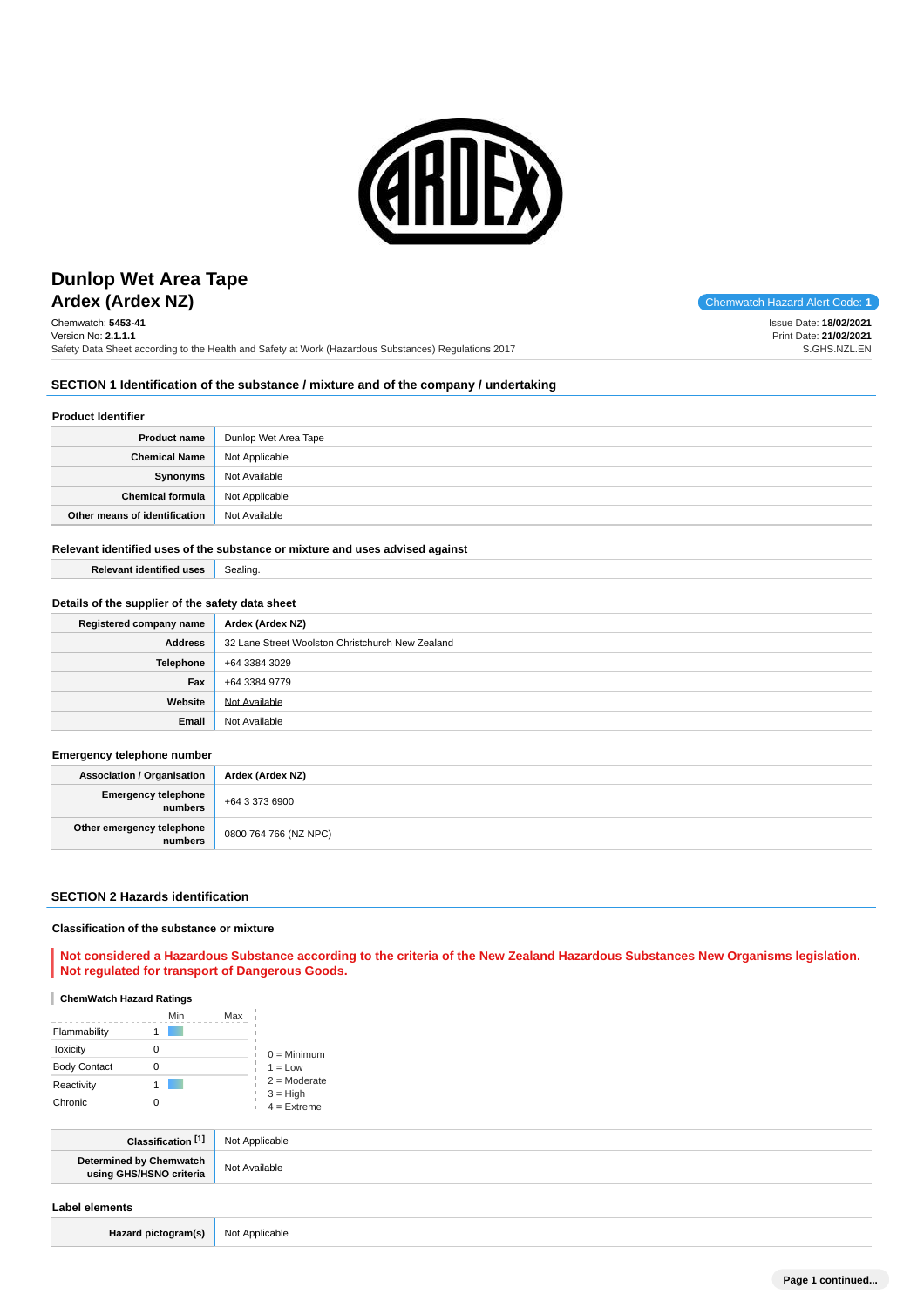**Signal word Not Applicable**

#### **Hazard statement(s)**

Not Applicable

## **Precautionary statement(s) Prevention**

Not Applicable **Precautionary statement(s) Response**

Not Applicable

**Precautionary statement(s) Storage**

Not Applicable

**Precautionary statement(s) Disposal** Not Applicable

## **SECTION 3 Composition / information on ingredients**

#### **Substances**

See section below for composition of Mixtures

### **Mixtures**

| <b>CAS No</b>           | %[weight] | Name                                       |
|-------------------------|-----------|--------------------------------------------|
| Available<br><b>Not</b> | 100       | Ingredients determined not to be hazardous |

## **SECTION 4 First aid measures**

## **Description of first aid measures**

| <b>Eye Contact</b>  | If this product comes in contact with eyes:<br>▶ Wash out immediately with water.<br>If irritation continues, seek medical attention.<br>▶ Removal of contact lenses after an eye injury should only be undertaken by skilled personnel.                                                                                                                                                                                                                                                         |
|---------------------|--------------------------------------------------------------------------------------------------------------------------------------------------------------------------------------------------------------------------------------------------------------------------------------------------------------------------------------------------------------------------------------------------------------------------------------------------------------------------------------------------|
| <b>Skin Contact</b> | If skin or hair contact occurs:<br>Flush skin and hair with running water (and soap if available).<br>Seek medical attention in event of irritation.                                                                                                                                                                                                                                                                                                                                             |
| Inhalation          | If fumes, aerosols or combustion products are inhaled remove from contaminated area.<br>• Other measures are usually unnecessary.                                                                                                                                                                                                                                                                                                                                                                |
| Ingestion           | If swallowed do <b>NOT</b> induce vomiting.<br>If vomiting occurs, lean patient forward or place on left side (head-down position, if possible) to maintain open airway and prevent aspiration.<br>• Observe the patient carefully.<br>Never give liquid to a person showing signs of being sleepy or with reduced awareness; i.e. becoming unconscious.<br>• Give water to rinse out mouth, then provide liquid slowly and as much as casualty can comfortably drink.<br>▶ Seek medical advice. |

### **Indication of any immediate medical attention and special treatment needed**

Treat symptomatically.

## **SECTION 5 Firefighting measures**

## **Extinguishing media**

- Foam.
- Dry chemical powder.
- $\overrightarrow{BCF}$  (where regulations permit).
- Carbon dioxide.

**Do not** use water jets.

#### **Special hazards arising from the substrate or mixture**

| <b>Fire Incompatibility</b>  | Avoid contamination with oxidising agents i.e. nitrates, oxidising acids, chlorine bleaches, pool chlorine etc. as ignition may result                                                                                                                                                                                                               |
|------------------------------|------------------------------------------------------------------------------------------------------------------------------------------------------------------------------------------------------------------------------------------------------------------------------------------------------------------------------------------------------|
| Advice for firefighters      |                                                                                                                                                                                                                                                                                                                                                      |
| <b>Fire Fighting</b>         | Alert Fire Brigade and tell them location and nature of hazard.<br>Wear breathing apparatus plus protective gloves.<br>Prevent, by any means available, spillage from entering drains or water courses.<br>Use water delivered as a fine spray to control fire and cool adjacent area.                                                               |
| <b>Fire/Explosion Hazard</b> | Combustible.<br>Slight fire hazard when exposed to heat or flame.<br>Heating may cause expansion or decomposition leading to violent rupture of containers.<br>On combustion, may emit toxic fumes of carbon monoxide (CO).<br>Combustion products include:<br>carbon dioxide (CO2)<br>other pyrolysis products typical of burning organic material. |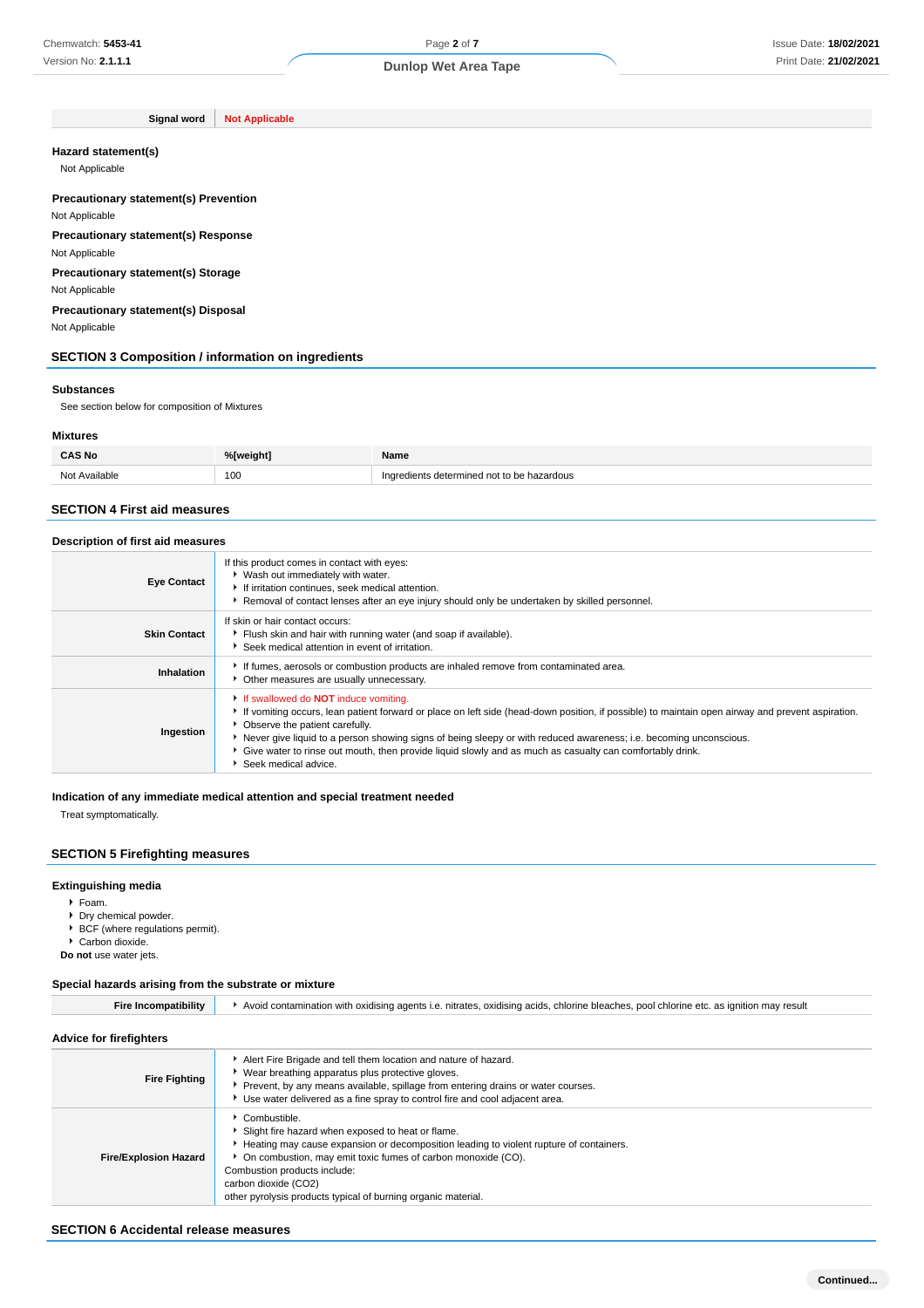## **Personal precautions, protective equipment and emergency procedures**

See section 8

### **Environmental precautions**

See section 12

#### **Methods and material for containment and cleaning up**

| <b>Minor Spills</b> | Clean up all spills immediately.<br>Avoid contact with skin and eyes.<br>Wear impervious gloves and safety goggles.<br>Trowel up/scrape up.                                                                                                                     |
|---------------------|-----------------------------------------------------------------------------------------------------------------------------------------------------------------------------------------------------------------------------------------------------------------|
| <b>Major Spills</b> | Clear area of personnel and move upwind.<br>Alert Fire Brigade and tell them location and nature of hazard.<br>► Control personal contact with the substance, by using protective equipment.<br>Prevent spillage from entering drains, sewers or water courses. |

Personal Protective Equipment advice is contained in Section 8 of the SDS.

## **SECTION 7 Handling and storage**

#### **Precautions for safe handling Safe handling** Limit all unnecessary personal contact. Wear protective clothing when risk of exposure occurs. Use in a well-ventilated area. Avoid contact with incompatible materials. **Other information** Storage temperature <=30c> Store in original containers. Keep containers securely sealed. No smoking, naked lights or ignition sources. Store in a cool, dry, well-ventilated area.

#### **Conditions for safe storage, including any incompatibilities**

| Suitable container             | ▶ Metal can or drum<br>Packaging as recommended by manufacturer.<br>• Check all containers are clearly labelled and free from leaks. |
|--------------------------------|--------------------------------------------------------------------------------------------------------------------------------------|
| <b>Storage incompatibility</b> | Avoid reaction with oxidising agents                                                                                                 |
|                                |                                                                                                                                      |

## **SECTION 8 Exposure controls / personal protection**

### **Control parameters**

## **Occupational Exposure Limits (OEL)**

**INGREDIENT DATA**

Not Available

## **Emergency Limits**

| Ingredient           | <b>Material name</b> | TEEL-1        | TEEL-2              | TEEL-3        |
|----------------------|----------------------|---------------|---------------------|---------------|
| Dunlop Wet Area Tape | Not Available        | Not Available | Not Available       | Not Available |
| Ingredient           | Original IDLH        |               | <b>Revised IDLH</b> |               |
| Dunlop Wet Area Tape | Not Available        |               | Not Available       |               |

### **Exposure controls**

| Appropriate engineering<br>controls | Engineering controls are used to remove a hazard or place a barrier between the worker and the hazard. Well-designed engineering controls can<br>be highly effective in protecting workers and will typically be independent of worker interactions to provide this high level of protection.<br>The basic types of engineering controls are:<br>Process controls which involve changing the way a job activity or process is done to reduce the risk.<br>Enclosure and/or isolation of emission source which keeps a selected hazard "physically" away from the worker and ventilation that strategically<br>"adds" and "removes" air in the work environment. |
|-------------------------------------|-----------------------------------------------------------------------------------------------------------------------------------------------------------------------------------------------------------------------------------------------------------------------------------------------------------------------------------------------------------------------------------------------------------------------------------------------------------------------------------------------------------------------------------------------------------------------------------------------------------------------------------------------------------------|
| <b>Personal protection</b>          |                                                                                                                                                                                                                                                                                                                                                                                                                                                                                                                                                                                                                                                                 |
| Eye and face protection             | Safety glasses with side shields<br>Chemical goggles.<br>▶ Contact lenses may pose a special hazard; soft contact lenses may absorb and concentrate irritants. A written policy document, describing<br>the wearing of lenses or restrictions on use, should be created for each workplace or task. This should include a review of lens absorption<br>and adsorption for the class of chemicals in use and an account of injury experience.                                                                                                                                                                                                                    |
| <b>Skin protection</b>              | See Hand protection below                                                                                                                                                                                                                                                                                                                                                                                                                                                                                                                                                                                                                                       |
| <b>Hands/feet protection</b>        | Wear general protective gloves, eg. light weight rubber gloves.                                                                                                                                                                                                                                                                                                                                                                                                                                                                                                                                                                                                 |
| <b>Body protection</b>              | See Other protection below                                                                                                                                                                                                                                                                                                                                                                                                                                                                                                                                                                                                                                      |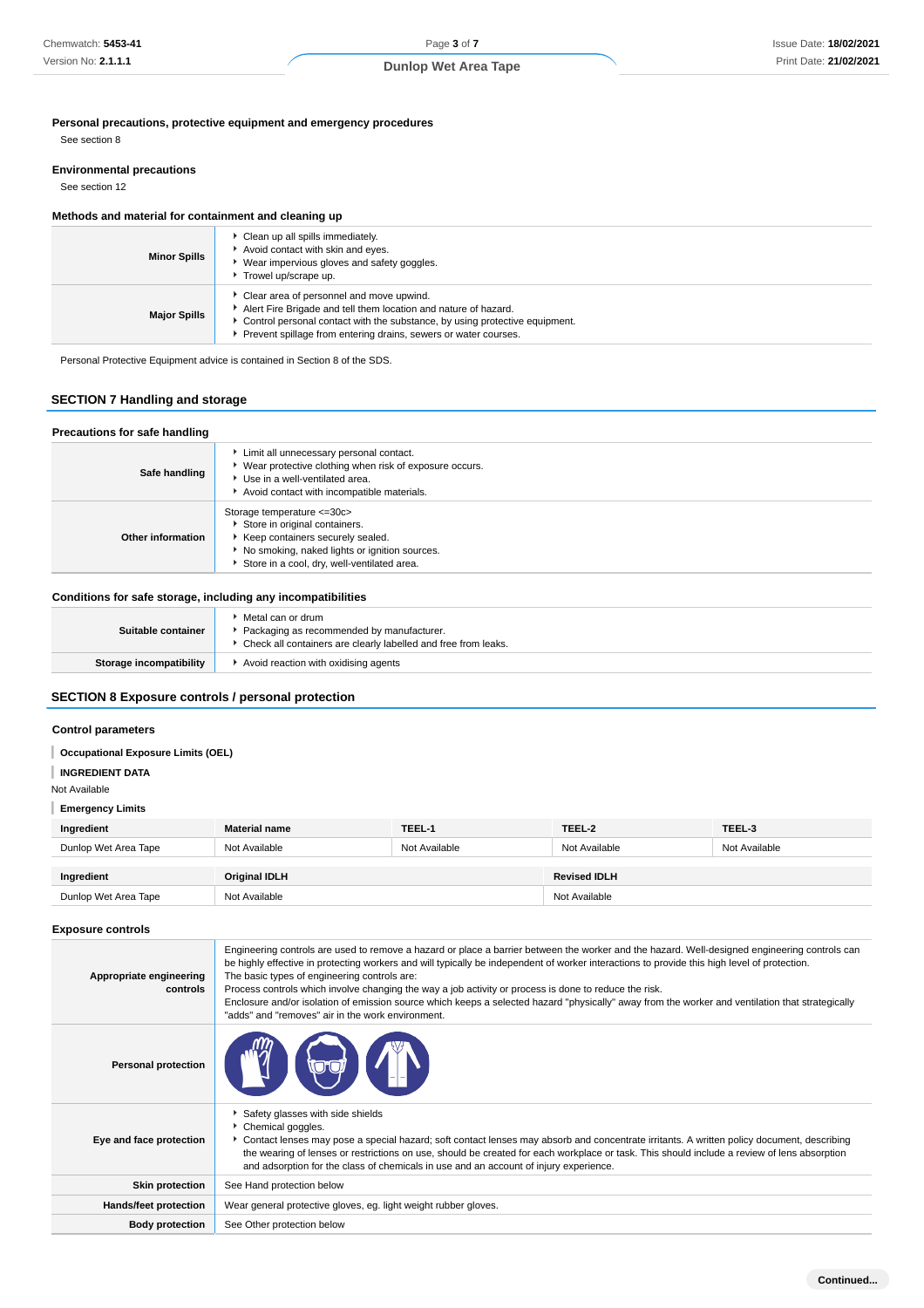| Other protection | No special equipment needed when handling small quantities.<br><b>OTHERWISE:</b><br>• Overalls.<br><b>Barrier cream.</b><br>Eyewash unit. |
|------------------|-------------------------------------------------------------------------------------------------------------------------------------------|
|------------------|-------------------------------------------------------------------------------------------------------------------------------------------|

#### **Respiratory protection**

- Cartridge respirators should never be used for emergency ingress or in areas of unknown vapour concentrations or oxygen content.
- F The wearer must be warned to leave the contaminated area immediately on detecting any odours through the respirator. The odour may indicate that the mask is not functioning properly, that the vapour concentration is too high, or that the mask is not properly fitted. Because of these limitations, only restricted use of cartridge respirators is considered appropriate.
- Cartridge performance is affected by humidity. Cartridges should be changed after 2 hr of continuous use unless it is determined that the humidity is less than 75%, in which case, cartridges can be used for 4 hr. Used cartridges should be discarded daily, regardless of the length of time used

### **SECTION 9 Physical and chemical properties**

### **Information on basic physical and chemical properties**

| Appearance                                      | Grey or black coloured pasty solid; insoluble in water. |                                            |                |
|-------------------------------------------------|---------------------------------------------------------|--------------------------------------------|----------------|
|                                                 |                                                         |                                            |                |
| <b>Physical state</b>                           | Manufactured                                            | Relative density (Water = 1)               | $1.1 - 1.8$    |
| Odour                                           | Not Available                                           | Partition coefficient n-octanol<br>/ water | Not Available  |
| <b>Odour threshold</b>                          | Not Available                                           | Auto-ignition temperature (°C)             | Not Available  |
| pH (as supplied)                                | Not Applicable                                          | <b>Decomposition temperature</b>           | Not Available  |
| Melting point / freezing point<br>(°C)          | Not Available                                           | Viscosity (cSt)                            | Not Available  |
| Initial boiling point and boiling<br>range (°C) | Not Applicable                                          | Molecular weight (g/mol)                   | Not Applicable |
| Flash point (°C)                                | Not Available                                           | <b>Taste</b>                               | Not Available  |
| <b>Evaporation rate</b>                         | Not Available                                           | <b>Explosive properties</b>                | Not Available  |
| Flammability                                    | Not Available                                           | <b>Oxidising properties</b>                | Not Available  |
| Upper Explosive Limit (%)                       | Not Available                                           | Surface Tension (dyn/cm or<br>$mN/m$ )     | Not Applicable |
| Lower Explosive Limit (%)                       | Not Available                                           | <b>Volatile Component (%vol)</b>           | Not Available  |
| Vapour pressure (kPa)                           | Not Available                                           | Gas group                                  | Not Available  |
| Solubility in water                             | Immiscible                                              | pH as a solution (1%)                      | Not Applicable |
| Vapour density (Air = 1)                        | Not Available                                           | VOC g/L                                    | Not Available  |

### **SECTION 10 Stability and reactivity**

| Reactivity                            | See section 7                                                                                                                        |
|---------------------------------------|--------------------------------------------------------------------------------------------------------------------------------------|
| <b>Chemical stability</b>             | • Unstable in the presence of incompatible materials.<br>▶ Product is considered stable.<br>Hazardous polymerisation will not occur. |
| Possibility of hazardous<br>reactions | See section 7                                                                                                                        |
| <b>Conditions to avoid</b>            | See section 7                                                                                                                        |
| Incompatible materials                | See section 7                                                                                                                        |
| Hazardous decomposition<br>products   | See section 5                                                                                                                        |

## **SECTION 11 Toxicological information**

### **Information on toxicological effects Inhaled** The material is not thought to produce adverse health effects or irritation of the respiratory tract (as classified by EC Directives using animal models). Nevertheless, good hygiene practice requires that exposure be kept to a minimum and that suitable control measures be used in an occupational setting. **Ingestion** The material has **NOT** been classified by EC Directives or other classification systems as "harmful by ingestion". This is because of the lack of corroborating animal or human evidence. **Skin Contact** The material is not thought to produce adverse health effects or skin irritation following contact (as classified by EC Directives using animal models). Nevertheless, good hygiene practice requires that exposure be kept to a minimum and that suitable gloves be used in an occupational setting. **Eve** Although the material is not thought to be an irritant (as classified by EC Directives), direct contact with the eye may produce transient discomfort characterised by tearing or conjunctival redness (as with windburn). **Chronic** Long-term exposure to the product is not thought to produce chronic effects adverse to the health (as classified by EC Directives using animal<br> **Chronic** models); nevertheless exposure by all routes should be minimised as a matter of course. **Dunlop Wet Area Tape TOXICITY IRRITATION** Not Available Not Available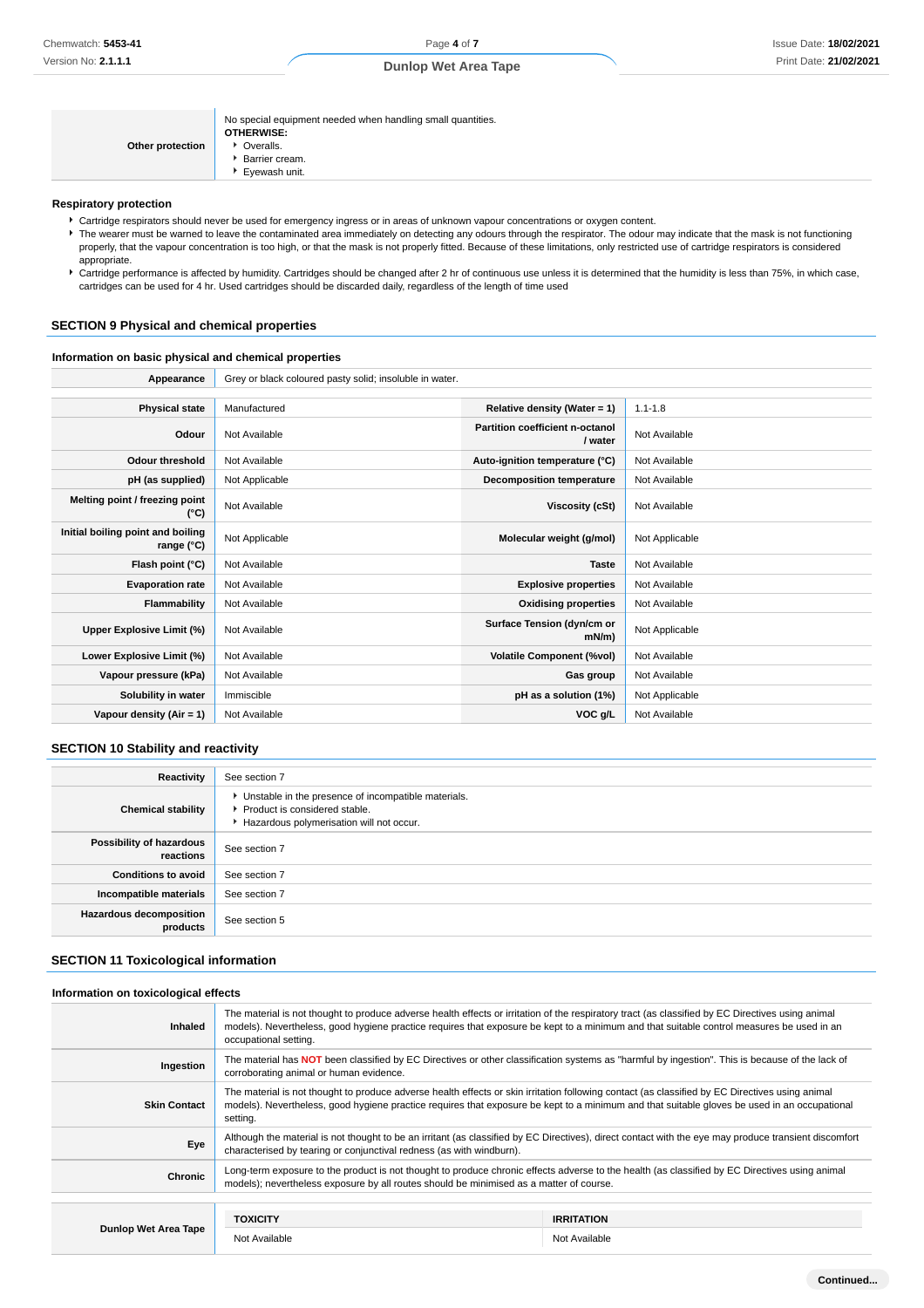| Legend:                                     | 1. Value obtained from Europe ECHA Registered Substances - Acute toxicity 2.* Value obtained from manufacturer's SDS. Unless otherwise<br>specified data extracted from RTECS - Register of Toxic Effect of chemical Substances |                                 |                                                                                                                                                                     |
|---------------------------------------------|---------------------------------------------------------------------------------------------------------------------------------------------------------------------------------------------------------------------------------|---------------------------------|---------------------------------------------------------------------------------------------------------------------------------------------------------------------|
|                                             |                                                                                                                                                                                                                                 |                                 |                                                                                                                                                                     |
| <b>Acute Toxicity</b>                       | ×                                                                                                                                                                                                                               | Carcinogenicity                 | ×                                                                                                                                                                   |
| <b>Skin Irritation/Corrosion</b>            | ×                                                                                                                                                                                                                               | Reproductivity                  | ×                                                                                                                                                                   |
| <b>Serious Eye Damage/Irritation</b>        | ×                                                                                                                                                                                                                               | <b>STOT - Single Exposure</b>   | ×                                                                                                                                                                   |
| <b>Respiratory or Skin</b><br>sensitisation | ×                                                                                                                                                                                                                               | <b>STOT - Repeated Exposure</b> | ×                                                                                                                                                                   |
| <b>Mutagenicity</b>                         | ×                                                                                                                                                                                                                               | <b>Aspiration Hazard</b>        | ×                                                                                                                                                                   |
|                                             |                                                                                                                                                                                                                                 | Legend:                         | $\blacktriangleright$ - Data either not available or does not fill the criteria for classification<br>$\blacktriangleright$ - Data available to make classification |

## **SECTION 12 Ecological information**

| <b>Toxicity</b>      |                  |                                                                                                     |                                                                                                                                                                                                                                                                                          |                  |                  |
|----------------------|------------------|-----------------------------------------------------------------------------------------------------|------------------------------------------------------------------------------------------------------------------------------------------------------------------------------------------------------------------------------------------------------------------------------------------|------------------|------------------|
|                      | Endpoint         | <b>Test Duration (hr)</b>                                                                           | <b>Species</b>                                                                                                                                                                                                                                                                           | Value            | Source           |
| Dunlop Wet Area Tape | Not<br>Available | Not Available                                                                                       | Not Available                                                                                                                                                                                                                                                                            | Not<br>Available | Not<br>Available |
| Legend:              |                  | Data 6. NITE (Japan) - Bioconcentration Data 7. METI (Japan) - Bioconcentration Data 8. Vendor Data | Extracted from 1. IUCLID Toxicity Data 2. Europe ECHA Registered Substances - Ecotoxicological Information - Aquatic Toxicity 3. EPIWIN Suite<br>V3.12 (QSAR) - Aquatic Toxicity Data (Estimated) 4. US EPA, Ecotox database - Aquatic Toxicity Data 5. ECETOC Aquatic Hazard Assessment |                  |                  |

#### **DO NOT** discharge into sewer or waterways.

#### **Persistence and degradability**

| Ingredient                       | Persistence: Water/Soil               | Persistence: Air                      |
|----------------------------------|---------------------------------------|---------------------------------------|
|                                  | No Data available for all ingredients | No Data available for all ingredients |
|                                  |                                       |                                       |
| <b>Bioaccumulative potential</b> |                                       |                                       |
| Ingredient                       | <b>Bioaccumulation</b>                |                                       |
|                                  | No Data available for all ingredients |                                       |
|                                  |                                       |                                       |
| <b>Mobility in soil</b>          |                                       |                                       |
| Ingredient                       | <b>Mobility</b>                       |                                       |
|                                  | No Data available for all ingredients |                                       |

## **SECTION 13 Disposal considerations**

| Recycle wherever possible or consult manufacturer for recycling options.                                                                                           | Waste treatment methods |                                                  |  |
|--------------------------------------------------------------------------------------------------------------------------------------------------------------------|-------------------------|--------------------------------------------------|--|
| <b>Product / Packaging disposal</b><br>Bury or incinerate residue at an approved site.<br>Recycle containers if possible, or dispose of in an authorised landfill. |                         | Consult State Land Waste Authority for disposal. |  |

Ensure that the hazardous substance is disposed in accordance with the Hazardous Substances (Disposal) Notice 2017

### **Disposal Requirements**

Not applicable as substance/ material is non hazardous.

## **SECTION 14 Transport information**

| Labels Required         |                |
|-------------------------|----------------|
| <b>Marine Pollutant</b> | <b>NO</b>      |
| <b>HAZCHEM</b>          | Not Applicable |

## **Land transport (ADG): NOT REGULATED FOR TRANSPORT OF DANGEROUS GOODS**

**Air transport (ICAO-IATA / DGR): NOT REGULATED FOR TRANSPORT OF DANGEROUS GOODS**

## **Sea transport (IMDG-Code / GGVSee): NOT REGULATED FOR TRANSPORT OF DANGEROUS GOODS**

**Transport in bulk according to Annex II of MARPOL and the IBC code**

Not Applicable

### **Transport in bulk in accordance with MARPOL Annex V and the IMSBC Code**

**Product name Group**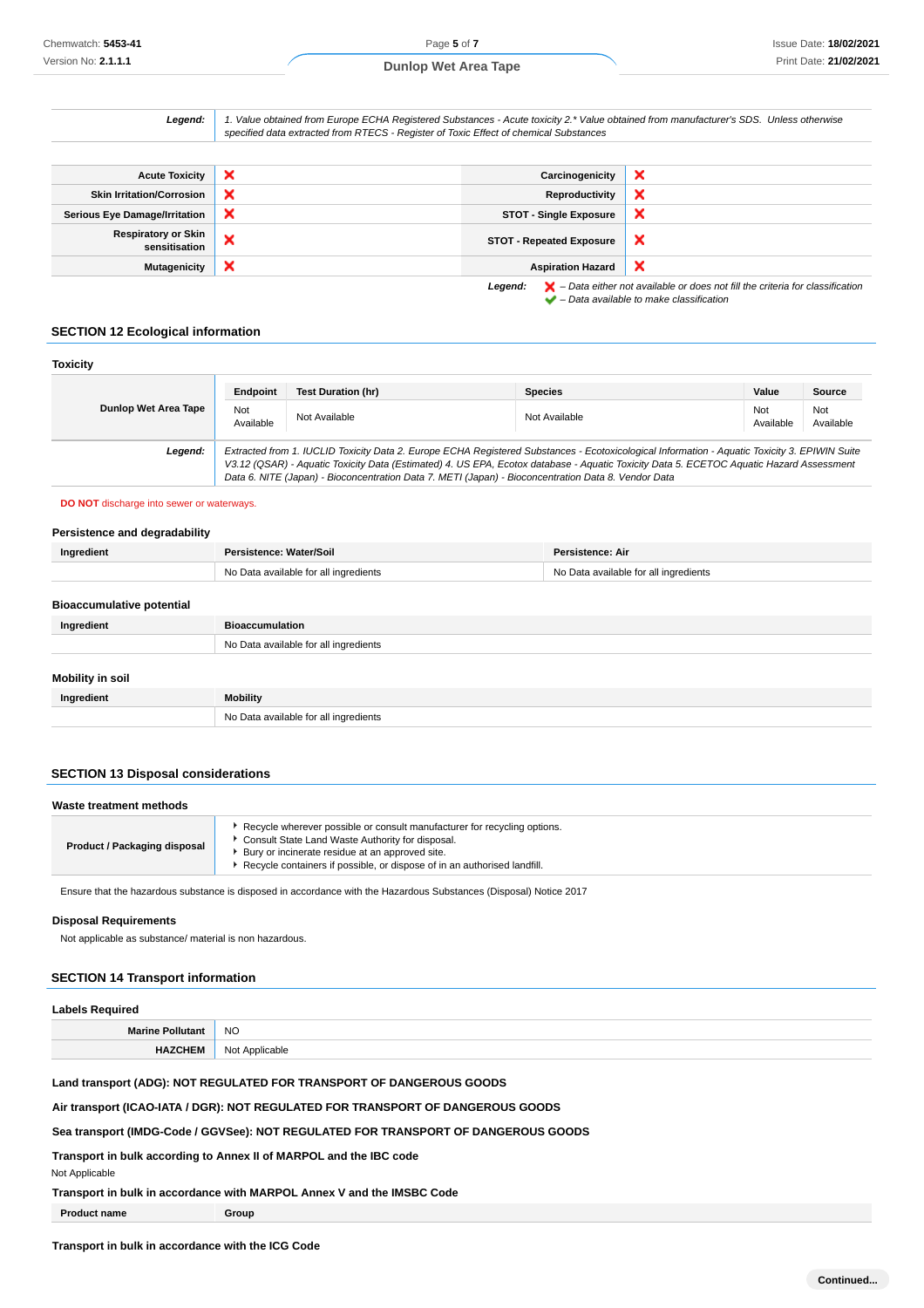| <b>Product name</b>                                                                              | Ship Type |
|--------------------------------------------------------------------------------------------------|-----------|
| <b>SECTION 15 Regulatory information</b>                                                         |           |
|                                                                                                  |           |
| Safety, health and environmental regulations / legislation specific for the substance or mixture |           |
| This substance is to be managed using the conditions specified in an applicable Group Standard   |           |

| <b>HSR Number</b> | <b>Group Standard</b> |
|-------------------|-----------------------|
| Not Applicable    | Not Applicable        |

## **Hazardous Substance Location**

Subject to the Health and Safety at Work (Hazardous Substances) Regulations 2017.

| <b>Hazard Class</b> | ี<br>Quantities |
|---------------------|-----------------|
| Not Applicable<br>. | Not Applicable  |

#### **Certified Handler**

Subject to Part 4 of the Health and Safety at Work (Hazardous Substances) Regulations 2017.

| <b>Class of substance</b> | <b>Quantities</b> |
|---------------------------|-------------------|
| Not Applicable            | Not Applicable    |
|                           |                   |

Refer Group Standards for further information

### **Maximum quantities of certain hazardous substances permitted on passenger service vehicles**

Subject to Regulation 13.14 of the Health and Safety at Work (Hazardous Substances) Regulations 2017.

| <b>Hazard Class</b> | Gas (aggregate water capacity in mL) | Liquid (L)     | Solid (kg)                    | Maximum quantity per package for each classification |
|---------------------|--------------------------------------|----------------|-------------------------------|------------------------------------------------------|
| Not Applicable      | Not Applicable                       | Not Applicable | Not Applicable Not Applicable |                                                      |

## **Tracking Requirements**

Not Applicable

#### **National Inventory Status**

| <b>National Inventory</b>                          | <b>Status</b>                                                                                                                                                                                            |
|----------------------------------------------------|----------------------------------------------------------------------------------------------------------------------------------------------------------------------------------------------------------|
| Australia - AIIC / Australia<br>Non-Industrial Use | Yes                                                                                                                                                                                                      |
| Canada - DSL                                       | Yes                                                                                                                                                                                                      |
| Canada - NDSL                                      | Yes                                                                                                                                                                                                      |
| China - IECSC                                      | Yes                                                                                                                                                                                                      |
| Europe - EINEC / ELINCS / NLP                      | Yes                                                                                                                                                                                                      |
| Japan - ENCS                                       | Yes                                                                                                                                                                                                      |
| Korea - KECI                                       | Yes                                                                                                                                                                                                      |
| New Zealand - NZIoC                                | Yes                                                                                                                                                                                                      |
| Philippines - PICCS                                | Yes                                                                                                                                                                                                      |
| USA - TSCA                                         | Yes                                                                                                                                                                                                      |
| Taiwan - TCSI                                      | Yes                                                                                                                                                                                                      |
| Mexico - INSQ                                      | Yes                                                                                                                                                                                                      |
| Vietnam - NCI                                      | Yes                                                                                                                                                                                                      |
| Russia - ARIPS                                     | Yes                                                                                                                                                                                                      |
| Legend:                                            | Yes = All CAS declared ingredients are on the inventory<br>No = One or more of the CAS listed ingredients are not on the inventory and are not exempt from listing(see specific ingredients in brackets) |

#### **SECTION 16 Other information**

| D <sub>o</sub><br>'iate | 18/02/2021                |
|-------------------------|---------------------------|
| ' Date                  | 02/2021<br>18/<br>_______ |

### **Other information**

Classification of the preparation and its individual components has drawn on official and authoritative sources as well as independent review by the Chemwatch Classification committee using available literature references.

The SDS is a Hazard Communication tool and should be used to assist in the Risk Assessment. Many factors determine whether the reported Hazards are Risks in the workplace or other settings. Risks may be determined by reference to Exposures Scenarios. Scale of use, frequency of use and current or available engineering controls must be considered.

## **Definitions and abbreviations**

PC-TWA: Permissible Concentration-Time Weighted Average PC-STEL: Permissible Concentration-Short Term Exposure Limit IARC: International Agency for Research on Cancer ACGIH: American Conference of Governmental Industrial Hygienists